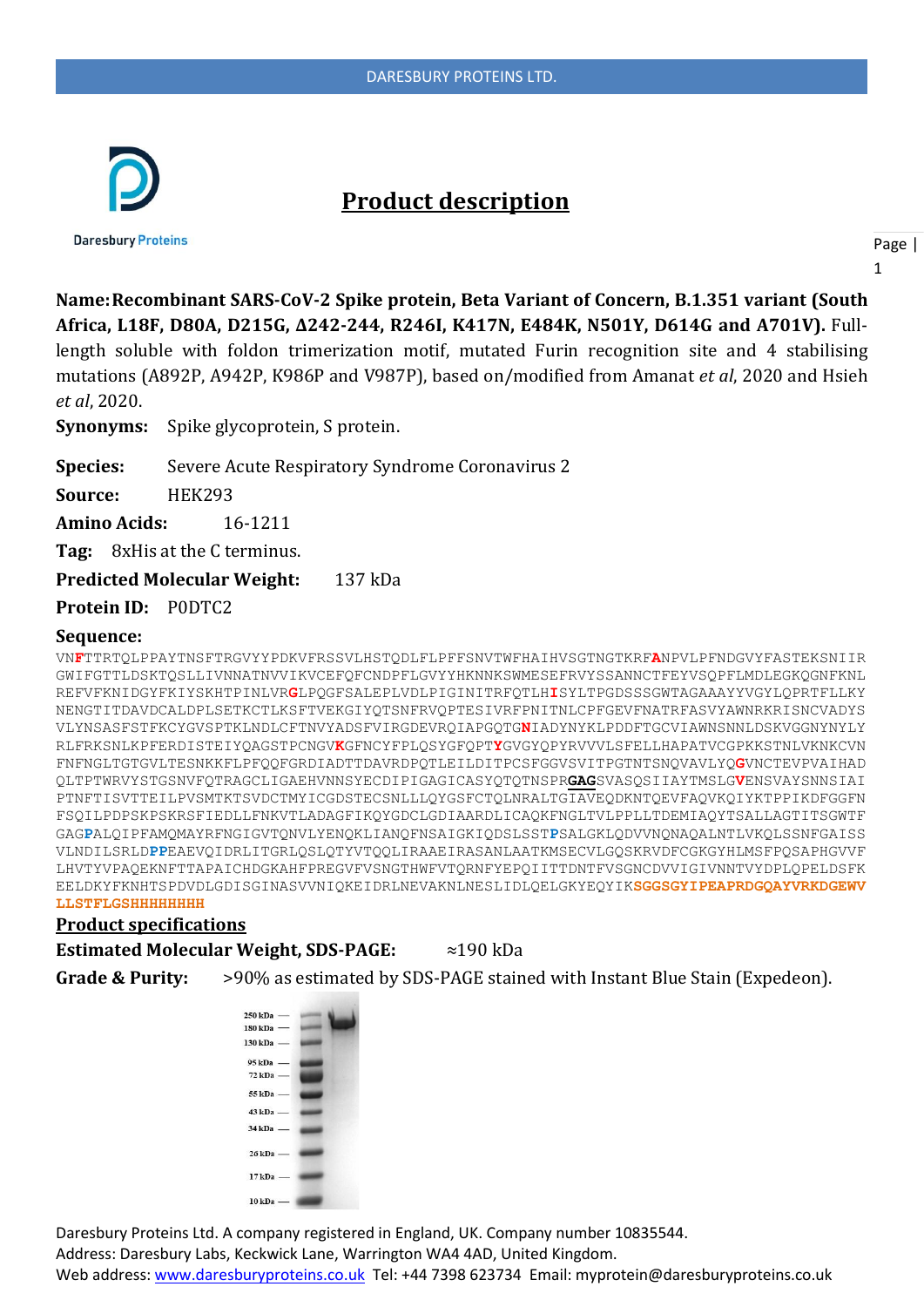Endotoxins: Less than 0.1 ng/µg (1 IEU/µg), as measured by LAL method. **Formulation:** PBS 20% Glycerol

## **Shipping**

Product is shipped either on dry or wet ice or frozen gel packs. Upon receipt, store at -20°C to -70°C.

### **Product application and Storage**

**Storage:** The protein should be stored at -20°C to -70°C preferably in small aliquots to avoid repeated freeze-thaw cycles.

Page |  $\overline{2}$ 

**Stability:** At least 12 months at -20°C to -70°C and at least 1 month at 2°C to 8°C.

**Application Note: For research purposes only. Not for use in humans.**

### **Functional data**

1. Protein was immobilised on 96-well plates as a capture antigen. Human serum samples from a serological verification panel containing anti-SARS-CoV-2 antibodies from National Institute of Biological Standards and Controls, NIBSC (20/B770) were added to the plate for incubation and subsequent washing. Secondary human anti-IgG, HRP-conjugated, were added for detection in a sandwich ELISA format. The final colorimetric reaction occurs upon addition of TMB substrate which is quenched by the addition of acid solution.



NIBSC references (20/268):

- N negative
- L low positive
- M medium positive
- H high positive C – calibrant
- 

Daresbury Proteins Ltd. A company registered in England, UK. Company number 10835544. Address: Daresbury Labs, Keckwick Lane, Warrington WA4 4AD, United Kingdom. Web address[: www.daresburyproteins.co.uk](http://www.daresburyproteins.co.uk/) Tel: +44 7398 623734 Email: myprotein@daresburyproteins.co.uk